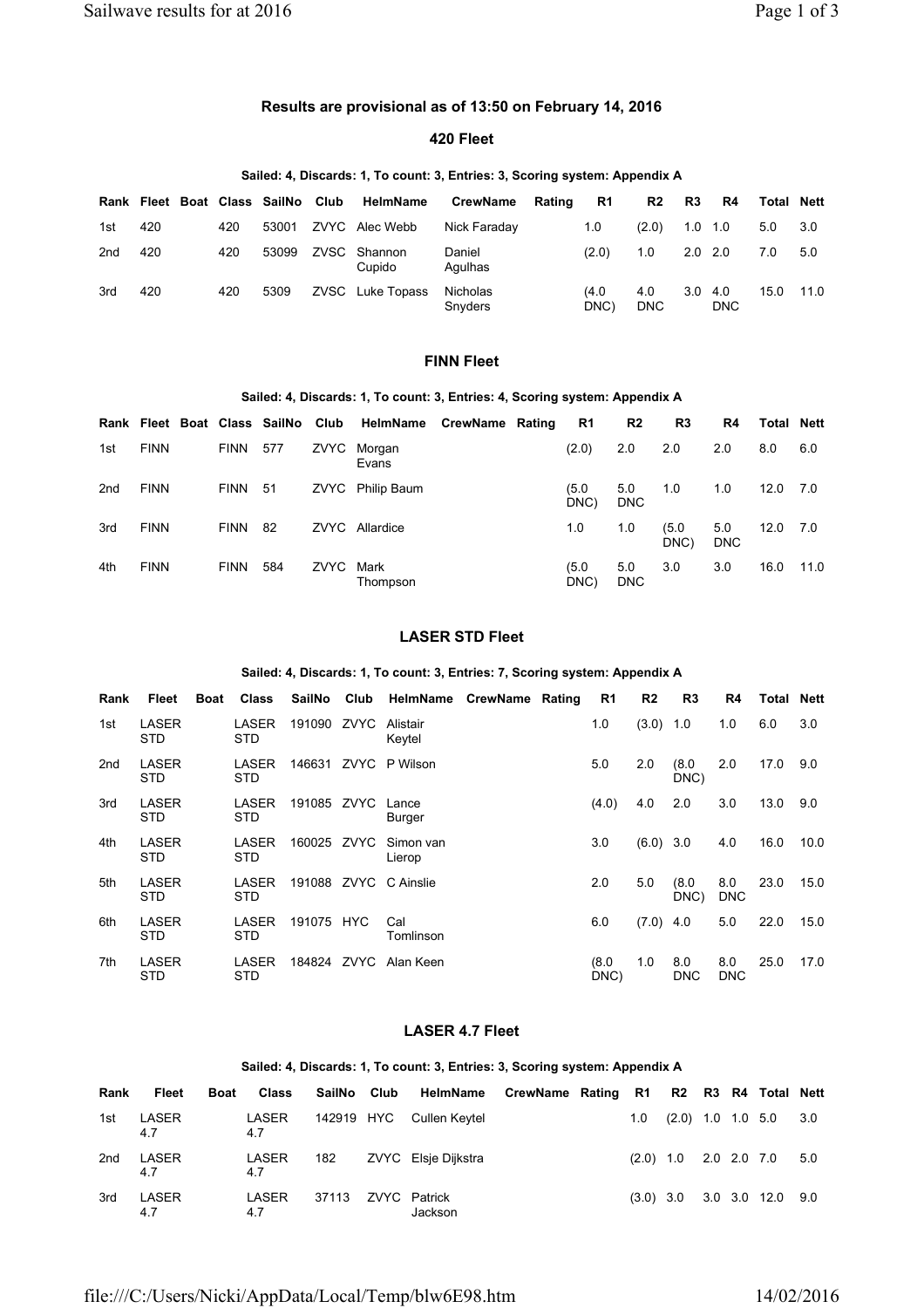#### **OPEN Fleet**

### **Sailed: 4, Discards: 1, To count: 3, Entries: 2, Scoring system: Appendix A**

| Rank            |             |          |     | Fleet Boat Class SailNo Club HelmName | CrewName Rating R1 R2 |                 |                           | R3            | R4                | Total Nett |     |
|-----------------|-------------|----------|-----|---------------------------------------|-----------------------|-----------------|---------------------------|---------------|-------------------|------------|-----|
| 1st             | <b>OPEN</b> | XTRA 893 |     | ZVYC Adam van der<br>Ploeg            |                       |                 | $2.0 \quad (3.0)$<br>DNC) | 1.0           | 1.0               | 7.0        | 4.0 |
| 2 <sub>nd</sub> | <b>OPEN</b> | 29er     | 262 | ZVYC Emil Feuillette Oli              |                       | $1.0 \quad 1.0$ |                           | (3.0)<br>DNC) | 3.0<br><b>DNC</b> | 8.0        | 5.0 |

### **OPTIMIST A Fleet**

### **Sailed: 4, Discards: 1, To count: 3, Entries: 4, Scoring system: Appendix A**

| Rank | Fleet                | <b>Boat</b> | Class                |      | SailNo Club HelmName CrewName Rating R1 R2 R3 R4 Total Nett |  |             |             |                          |      |
|------|----------------------|-------------|----------------------|------|-------------------------------------------------------------|--|-------------|-------------|--------------------------|------|
| 1st  | <b>OPTIMIST</b><br>А |             | <b>OPTIMIST</b><br>А | 1425 | ZVYC Matt Ashwell                                           |  | $(1.0)$ 1.0 | 1.0 1.0 4.0 |                          | 3.0  |
| 2nd  | <b>OPTIMIST</b><br>А |             | <b>OPTIMIST</b><br>A | 1426 | ZVYC Tristan<br>Tomlinson                                   |  | $(3.0)$ 2.0 |             | 3.0 2.0 10.0 7.0         |      |
| 3rd  | OPTIMIST<br>A        |             | <b>OPTIMIST</b><br>A | 1432 | ZVYC Alex Falcon                                            |  | 2.0         |             | $(3.0)$ 2.0 3.0 10.0 7.0 |      |
| 4th  | OPTIMIST<br>Α        |             | <b>OPTIMIST</b><br>A | 1268 | ZVYC Hamilton<br>Slater                                     |  | $(4.0)$ 4.0 |             | 4.0 4.0 16.0             | 12.0 |

## **LASER RADIAL Fleet**

#### **Sailed: 4, Discards: 1, To count: 3, Entries: 10, Scoring system: Appendix A**

| Rank            | Fleet                         | <b>Boat</b> | <b>Class</b>                  | SailNo      |             | Club HelmName CrewName Rating   |  | R <sub>1</sub> | R <sub>2</sub>     | R <sub>3</sub> | R4                 | <b>Total Nett</b> |      |
|-----------------|-------------------------------|-------------|-------------------------------|-------------|-------------|---------------------------------|--|----------------|--------------------|----------------|--------------------|-------------------|------|
| 1st             | <b>LASER</b><br><b>RADIAL</b> |             | LASER<br><b>RADIAL</b>        | 153540      |             | Marcello<br>Marcia              |  | (1.0)          | 1.0                | 1.0            | 1.0                | 4.0               | 3.0  |
| 2 <sub>nd</sub> | LASER<br><b>RADIAL</b>        |             | LASER<br><b>RADIAL</b>        |             |             | 154683 ZVYC Kai Leslie          |  | 3.0            | $(4.0)$ 2.0        |                | 2.0                | 11.0              | 7.0  |
| 3rd             | LASER<br><b>RADIAL</b>        |             | <b>LASER</b><br><b>RADIAL</b> |             |             | 192011 ZVYC Sarah Jane<br>Deary |  | (6.0)          | 3.0                | 3.0            | 5.0                | 17.0              | 11.0 |
| 4th             | <b>LASER</b><br><b>RADIAL</b> |             | LASER<br><b>RADIAL</b>        | -7          | ZVYC        | Rod<br>Gardner                  |  | (8.0)          | 2.0                | 6.0            | 4.0                | 20.0              | 12.0 |
| 5th             | <b>LASER</b><br><b>RADIAL</b> |             | <b>LASER</b><br><b>RADIAL</b> | 158285      |             | Iliana<br>Boura                 |  | 5.0            | (7.0)              | 4.0            | 3.0                | 19.0              | 12.0 |
| 6th             | LASER<br><b>RADIAL</b>        |             | LASER<br><b>RADIAL</b>        | 160132 ZVYC |             | Ken<br>Holiday                  |  | 4.0            | 6.0                | 5.0            | (11.0)<br>DNC)     | 26.0              | 15.0 |
| 7th             | LASER<br><b>RADIAL</b>        |             | LASER<br><b>RADIAL</b>        | 518         | <b>ZVYC</b> | Matthew<br>Allardice            |  | 2.0            | 5.0                | (11.0)<br>DNC) | 11.0<br><b>DNC</b> | 29.0              | 18.0 |
| 8th             | <b>LASER</b><br><b>RADIAL</b> |             | <b>LASER</b><br><b>RADIAL</b> | 160070 ZVYC |             | Hilary<br>Gardner               |  | (11.0)<br>DNC) | 11.0<br><b>DNC</b> | 7.0            | 6.0                | 35.0              | 24.0 |
| 9th             | <b>LASER</b><br><b>RADIAL</b> |             | <b>LASER</b><br><b>RADIAL</b> |             |             | 174054 ZVYC Key Botha           |  | (11.0)<br>DNC) | 9.0                | 8.0            | 7.0                | 35.0              | 24.0 |
| 10th            | LASER<br><b>RADIAL</b>        |             | LASER<br><b>RADIAL</b>        | 142918 ZVYC |             | Neil<br>Armitage                |  | 7.0            | 8.0                | (11.0)<br>DNC) | 11.0<br><b>DNC</b> | 37.0              | 26.0 |

## **OPTIMIST B Fleet**

### **Sailed: 4, Discards: 1, To count: 3, Entries: 4, Scoring system: Appendix A**

| Rank | <b>Fleet</b>    | <b>Boat</b> | <b>Class</b>            |  | SailNo Club HelmName CrewName Rating R1 R2 R3 |  |      |  | R4 Total Nett                         |  |
|------|-----------------|-------------|-------------------------|--|-----------------------------------------------|--|------|--|---------------------------------------|--|
| 1st  | <b>OPTIMIST</b> |             | OPTIMIST 1273 ZVYC Lara |  | Tomlinson                                     |  | DNC) |  | $(5.0 \t2.0 \t2.0 \t2.0 \t11.0 \t6.0$ |  |

file:///C:/Users/Nicki/AppData/Local/Temp/blw6E98.htm 14/02/2016